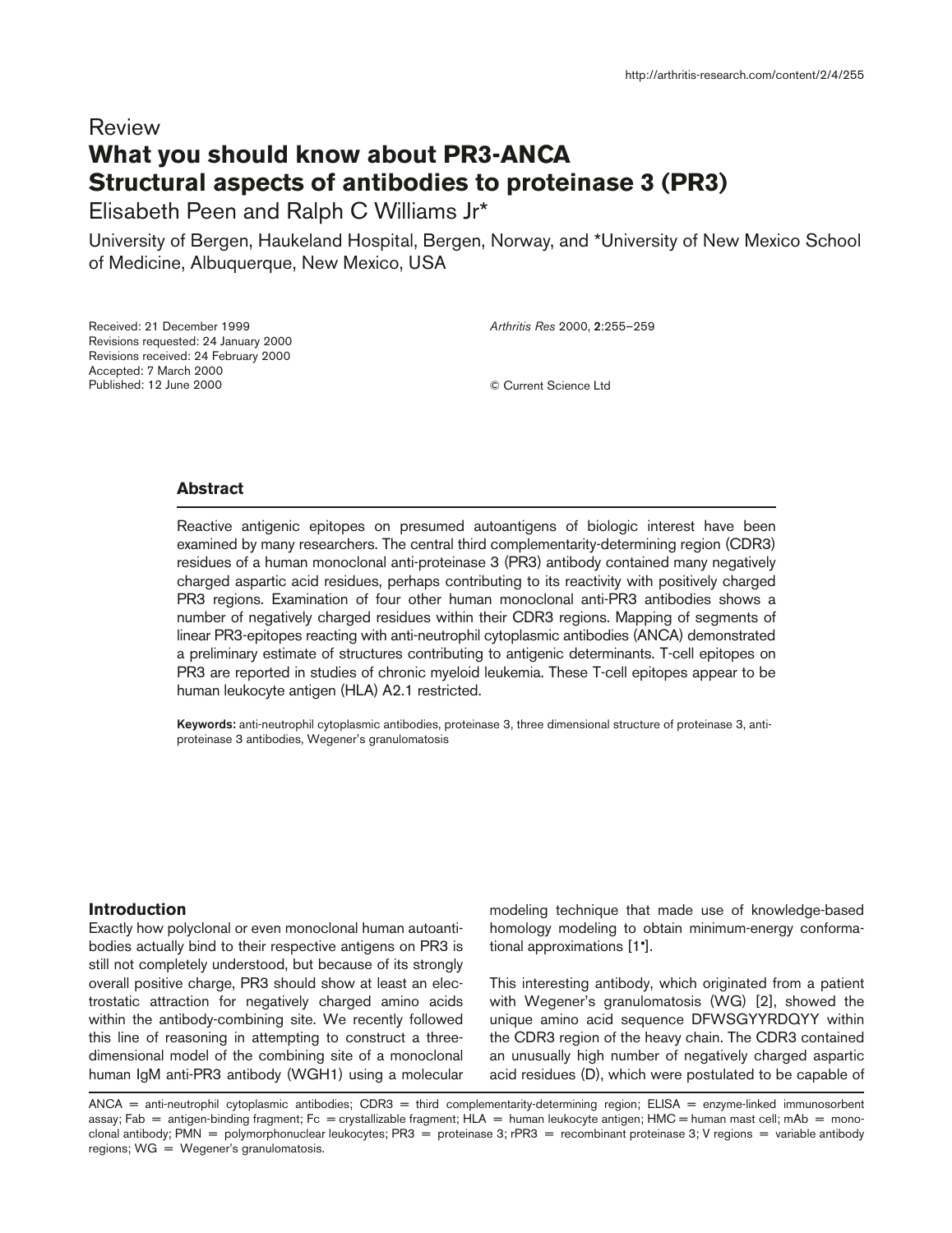**Table 1**

| Designation [Reference] | VH CDR3 sequence          | VL CDR3 sequence                     |
|-------------------------|---------------------------|--------------------------------------|
| <b>WGH1 [1']</b>        | <b>SOMSYYDFWSGYYRDOYY</b> | <b>SSYTSSSTEV</b>                    |
| WG1 [6 <sup>*</sup> ]   | VAVAGGFDPWGQGTLVT         |                                      |
| WG2 [6 <sup>•</sup> ]   | <b>GEIDFWSGYFREGLVGP</b>  | (EDFATYYC)LQHNSYP                    |
|                         |                           | JK3<br>$\rightarrow$<br>$\leftarrow$ |
| WG3 [6 <sup>*</sup> ]   | <b>RGIFEGSGYYALDDWGQG</b> | <b>QQYYGTPFTFGPGTKVDIKR</b>          |
|                         |                           | JКЗ<br>$\rightarrow$<br>$\leftarrow$ |
| WG4 [6 <sup>*</sup> ]   | <b>SRGTSCYMSCDCWGPRTL</b> | QQHYGTPFTFGTKVDIKR                   |

**Structural and sequence comparisons of V-region heavy-chain (VH) and light-chain (VL) amino acids in several human monoclonal IgM anti-PR3 autoantibodies**

Sequence in parentheses is PR3. Amino acids shown in bold type are very negatively charged.

reacting with the positively charged epitopes of PR3. Moreover, our molecular model indicated that the CDR3 structure of the monoclonal autoantibody WGH1 appeared to be involved in the formation of a loop that lay on the surface of the first variable region of the heavy chain and thus was accessible for interaction with presumably positively charged residues on PR3. Moreover, the light-chain CDR3 of this antibody showed a glutamic acid (E) at position 100, towards the end of the light chain. Glutamic acid is another amino acid with a strong negative charge, also capable of reacting with positively charged PR3. For these observations to bear weight, it was assumed that the CDR3 of WGH1 constituted the central portion of the antibody-combining site. Recent observations by Corper and coworkers concerning the crystal structure of a human IgM rheumatoid factor Fab binding to its presumed Fc autoantigen, surprisingly indicated a rather novel topology of the autoantibody–antigen interaction, namely, that although the CDR3 region of the antibody was engaged, it appeared to be only at the edge of the complementarity-determining region rather than in the middle [3]. These latter observations could, of course, suggest that rheumatoid factors may have primary specificity for something besides the Fc of IgG, a possibility that makes some of our previous observations all the more interesting [4,5].

The report by Corper and coworkers was the first description of the three-dimensional structure of a human autoantibody reacting with its presumed autoantigen. That landmark observation may imply that rheumatoid factor reacting with the Fc of IgG represents only part of the specificity of the antibody-combining site itself. The same might be said of other autoantibodies, such as human antibodies reacting with PR3 or myeloperoxidase. Since the beginning of modern clinical immunology around the middle of the 20th century, many human autoantibodies have been defined on the basis of the original assay used to detect them. This is the case with rheumatoid factors or

anti-nuclear antibodies and possibly also with C-ANCA and anti-PR3 antibodies. It is possible that the methods used to detect various autoantibodies unduly influence our final judgement of what the initial antigenic stimulus was for their generation. Perhaps this misgiving can be laid to rest once the crystal structure of human anti-PR3 reacting with PR3 has been defined, if the CDR3 interactions with the relevant PR3 residues are shown to be of very high affinity and solidly tight within most of the antibody-combining site surface.

While we were busy sequencing and later modeling the variable (V) regions of our mAb WGH1, Sibilia and coworkers in France published the V-region sequences of five other human monoclonal autoantibodies reacting with PR3 [6•]. Those workers' CDR3 heavy-chain sequences show many similarities to those we found in our WGH1. Four heavy-chain CDR3 sequence motifs recorded by the French group are shown in Table 1. It can be seen that human monoclonal IgM anti-PR3 WG1 showed only a single negatively charged aspartic acid (D), in the very center of the CDR3. On the other hand, mAbs WG2 and WG3 showed multiple negatively charged glutamic acids (E) or aspartic acids (D) throughout the heavy-chain CDR3. mAb WG4, however, showed only a single aspartic acid, near the center of the heavy-chain CDR3. The light-chain CDR3 regions and the adjoining sequences of several of these monoclonal antibodies are also shown in Table 1. WG2 showed both aspartic acid and glutamic acid together in Framework 3 region, just before the lightchain CDR3, whereas WG3 and WG4 showed an aspartic acid at the end of the  $JK<sub>3</sub>$  segment. In general, though the French group's sequences have not been subjected to modeling, their results also uphold the notion that negatively charged residues within or near the CDR3 regions may help determine anti-PR3 specificity. For the negatively charged residues shown in Table 1 to be important in the interaction of these regions of the monoclonal anti-PR3 antibodies with antigenic determinants on PR3 (an overall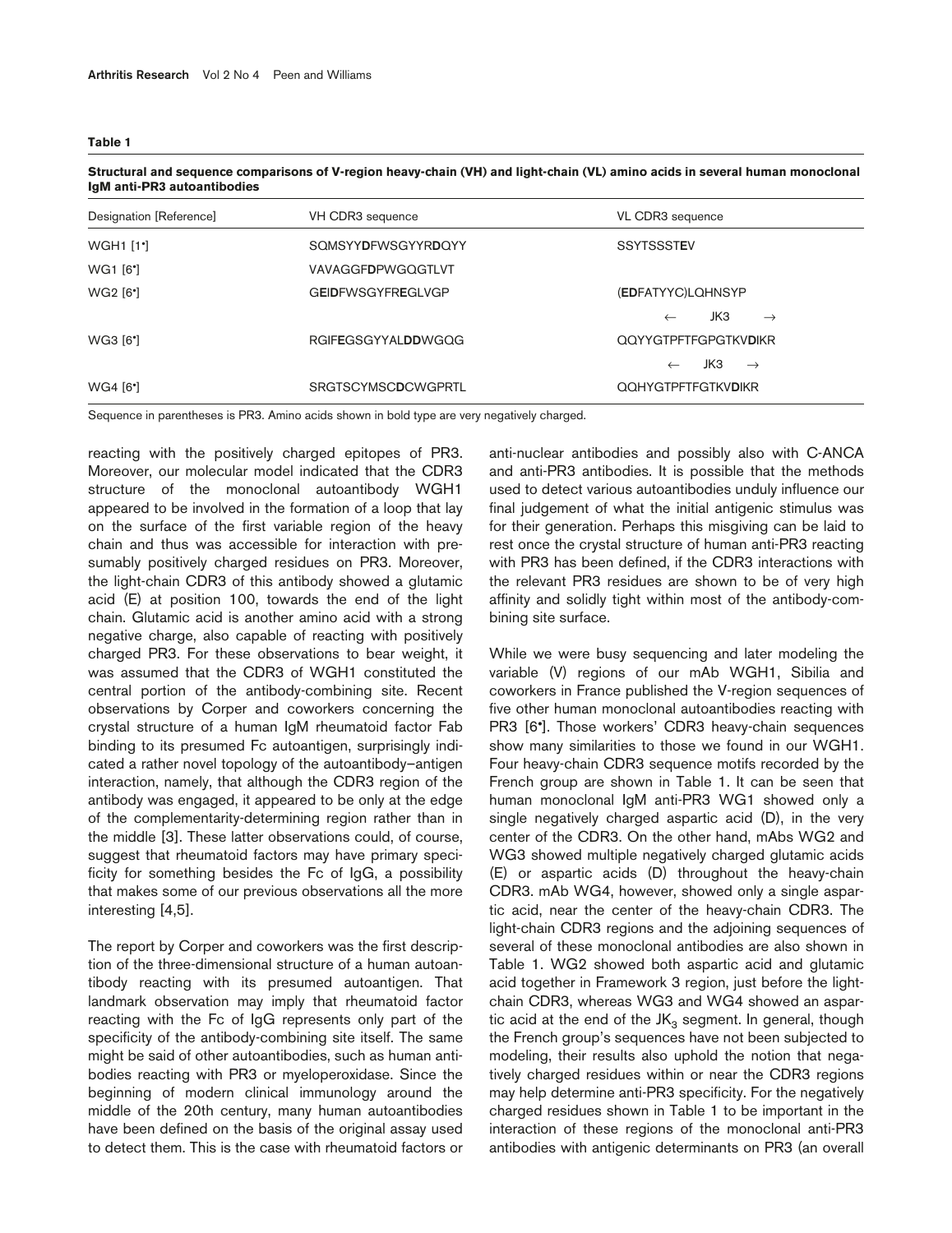positively charged molecule), one must assume that the actual reactive three-dimensional or linear determinants on PR3 would conversely have to bear strong positive charges. At present this particular point is not clear, since an overall scheme defining reactive PR3 conformational determinants has not been identified.

# **Studies of recombinant PR3 as an antigen reactive with various antibodies**

Precise designation of reactive linear or three-dimensional determinants on presumed autoantigens such as PR3 or myeloperoxidase has often proved a formidable task. With respect to PR3, the initial report by Bini and coworkers [7•] indicated that C-ANCA sera from patients with WG showed little or no binding to recombinant PR3 (rPR3) expressed as a fusion protein in *Escherichia coli.* These workers found that the antigenicity of PR3 was totally destroyed by exposure to reducing agents or to low pH (<3.0) and was lost or considerably diminished after boiling in SDS. They concluded that the reactive sites on PR3 must be conformational epitopes. Subsequent studies by Witko-Sarsat *et al* [8], using a baculovirus/insect cell system, produced another recombinant PR3 as a glycosylated intracellular and membrane-associated protein. Rabbit anti-PR3 IgG recognized both rPR3 and neutrophil-derived PR3; however, sera from patients with WG reacted only with neutrophil-derived PR3 and not with the baculovirus rPR3 preparation. These studies also showed that PR3 antigenicity was conserved in 8M urea or 1% SDS, indicating that the antigenic epitopes were maintained by disulfide bonds even in denaturing conditions. This particular PR3 preparation did not show serine proteinase activity, and the authors indicated that absence of serine protease activity and of C-ANCA reactivity suggested that this rPR3 exhibited aberrant folding. Other studies conducted in this report also indicated that autoantibody recognition of PR3 epitopes appeared to be polysaccharide-independent in polymorphonuclear leukocyte (PMN)-derived PR3.

Additional studies of rPR3 were reported by Specks *et al* [9•,10]. A stable expression system for conformationally intact rPR3 used the human mast cell line HMC-1 [9•]. This rPR3 preparation showed serine preotease activity and reacted with most C-ANCA positive sera from patients with WG. Of interest in this study was the fact that two additional proteins of ~47 and 83 kDa were coimmunoprecipitated by PR3 specific antibodies from lysates of both HMC-1 as well as U937 cells. Similar findings had previously been reported by Goldschmeding *et al* [11] in immunoprecipitates using C-ANCA patient sera from neutrophil granule extracts. Characterization of these additional proteins eventually will be of interest. When Specks and coworkers completed a comparative study of indirect immunofluorescence and ELISA results using a large number of C-ANCA-positive sera and other samples from patients with biopsy-proven WG, they found that

three C-ANCA-negative patients with biopsy-proven WG showed rPR3-ANCA detectable on HMC-1 PR3 cells.

Other workers have also reported positive indirect antigen capture ELISA results obtained using the open reading frame of PR3 without the prepro-peptide and using a *Pichia pastoris* expression system [12]. In that study, 60% of sera from patients with WG bound to recombinant product. Precise localization of reactive conformations within recombinant PR3 must now be attempted.

#### **Mapping of antigenic determinants within PR3**

In 1994, we attempted to define linear antigenic regions within the surface-exposed portions of PR3 by using overlapping peptides derived from the primary amino acid sequence [13•]. That study was facilitated by Dennis Underwood's creation of a three-dimensional model of PR3 on the basis of the sequence homologies between PR3 and 20 other serine proteases. Eleven surface-exposed regions composed of 7mers of PR3 linear sequence were identified, none of which, curiously, showed any primary sequence homology. Two of these 7mer peptide epitopes (ATVQLPQ and RVGAHDP) were studied in detail. Inhibition of dilutions of WG sera C-ANCA staining of PMNs on slides was demonstrated by preincubation of WG serum with each peptide. Moreover,  $\text{lgG F(ab)}_2$  fragments from rabbit antisera to each of the peptides showed C-ANCA staining of human neutrophils. In 1996, Fujinaga *et al* reported the crystal structure of PR3 and suggested on the basis of our data on reactive linear epitopes that these reactive regions might correspond with flexible parts of proforms of the serine protease enzyme [14•]. These workers suggested that the flexible regions in the pro-enzyme forms of PR3 might be secreted or otherwise externalized on the cell surface and thereby trigger the antigenic stimulus in WG. An illustration of the three-dimensional carbon trace of PR3 with the linear determinants we suggested as antigenic sites reacting with C-ANCA antibodies is illustrated by the blue outlines in Fig. 1, adapted from Fujinaga's report. Clearly, more work is needed to define conformational antigenic determinants present on PR3.

Additional studies of antigenic epitopes on PR3 were later reported by Chang *et al* [15], who used dot blots, ELISA, and synthesized 10mers of PR3 sequence on pins. These workers found no peaks of specific ELISA reactivity corresponding to regions of PR3 overlapping linear sequence, and no difference between sera from patients with WG and normal controls. Chang *et al* used an ELISA assay system very similar to the one we used, but they tested 10mers instead of 7mers. Their much longer peptides may somehow have obscured the relevant antigens when they performed the tests. However, additional epitope mapping studies recently reported by van der Geld and coworkers [16] again showed five reactive regions and indicated higher values with WG sera than those seen with normal controls.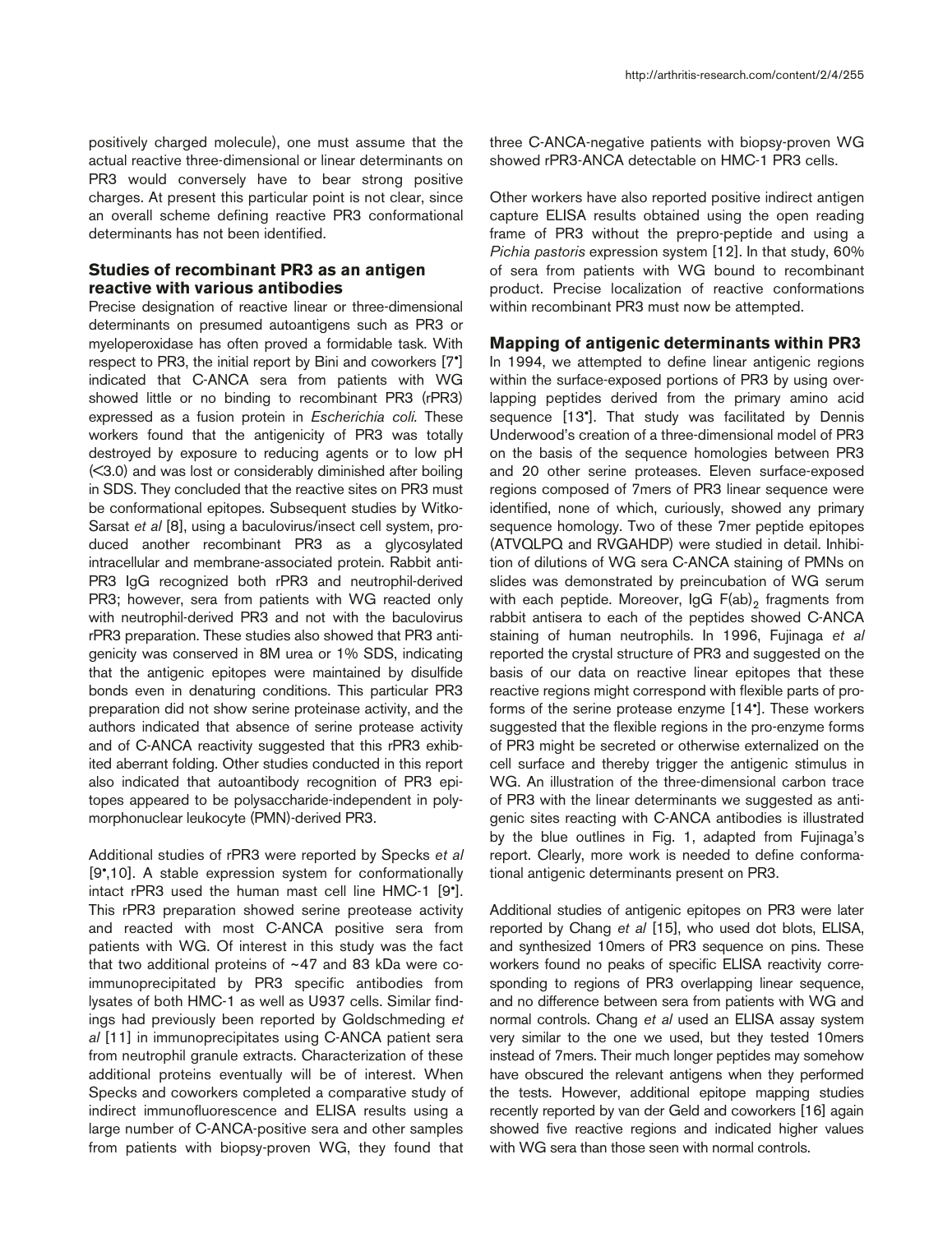



Stereogram α-carbon representation of PR3 and trypsinogen, showing carbon trace backbone in yellow, color-coded to indicate the B factors of trypsinogen from yellow (low B factor) to red (high B factors). Antigenic sites identified as linear regions located at the N-terminal regions of the molecule are shown as blue lines. Reproduced with permission from [14].

## **T-cell epitopes on PR3**

If immune reactivity to antigenic determinants of PR3 is fundamental to pathogenesis in WG, then one might also expect that such patients would develop cell-mediated immune reactivity to T-cell-reactive determinants on PR3. Several recent observations by Molldrem *et al* relating to myelogenous leukemia [17•,18] have indicated that a 9mer peptide of PR3, VLQELNVTV (residues 169-177), was restricted to HLA-A2.1 and could be used to sensitize a human leukocyte antigen (HLA)-A2.1 T-cell line specific for the 9mer PR3 peptide VLQELNVTV. Specific lysis of the cells carrying PR3 peptide at an effector-cell to targetcell ratio of 50:1 was recorded. Since PR3 was known to be present in high concentration in the primary granules of both acute and chronic myeloid leukemia blasts, this approach was undertaken as a possible strategy for therapy of such hematologic malignancies as acute or chronic myelogenous leukemia recurring after aggressive chemotherapy. Later work by the same group indicated that the PR3 peptide VLQELNVTV-specific T-cells obtained from two HLA-A2.1+ normal individuals showed specific cytotoxicity for the nonpolymorphic PR3 peptide and could inhibit chronic myeloid leukemia colony-forming units [18]. These observations are of great interest: they suggest why no particular narrow HLA phenotype has ever been identified in WG, since approximately half of normal individuals are HLA-A2.1+. If cell-mediated immune reactivity to antigenic determinants on PR3 required only the presence of HLA-A2.1, more than half the general population expressing HLA-A2.1 would be susceptible, so that clearly other immunogenetic factors must be involved in the eventual development of WG.

## **References**

Articles of particular interest have been highlighted as:

- of special interest
- of outstanding interest
- 1. Davis JA, Peen E, Williams RC Jr, *et al*: **Determination of primary**
- **amino acid sequence and unique three-dimensional structure of WGH1, a monoclonal human IgM antibody with anti-PR-3 specificity.** *Clin Immunol Immunopathol* 1998, **89**:35–43.

The VHCDR3 region of WGH1(a monoclonal IgM-lambda anti-PR3 antibody from a human cell line) was demonstrated to contain a major conformational difference in the shape of CDR3 compared with other autoantibodies.

- 2. Strunz HP, Csernok E, Gross WL: **Incidence and disease associations of a proteinase-3-antineutrophil cytoplasmic antibody idiotype (5/7 Id) whose anti-idiotype inhibits proteinase-3 antineutrophil cytoplasmic antibody antigen binding activity.** *Arthritis Rheum* 1997, **40**:135–142.
- 3. Corper AL, Sohi MK, Bonagura VR, *et al*: **Structure of human IgM rheumatoid factor Fab bound to its autoantigen IgG reveals a novel topology of antibody–antigen interaction.** *Nature Struct Biol* 1997, **4**:374–381.
- 4. Williams RC Jr, Malone CC, Tsuchiya N: **Rheumatoid factors from patients with rheumatoid arthritis react with** β**2-microglobulin.** *J Immunol* 1992, **149**:1104–1113.
- 5. Williams RC Jr, Malone CC, Kao, K-J: **IgM rheumatoid factors react with human class I HLA molecules.** *J Immunol* 1996, **156**:1684– 1694.
- 6. Sibilia J, Benagha K, Vanhille P, Ronco P, Brouet J-C, Mariette X: • **Structural analysis of human antibodies to proteinase 3 from patients with Wegener's granulomatosis.** *J Immunol* 1997, **159**: 712–719.

The structure of five autoantibodies to proteinase 3 (PR3) is determined from patients with Wegener's granulomatosis. The data suggest that the production of these autoantibodies is influenced by an antigen-driven process.